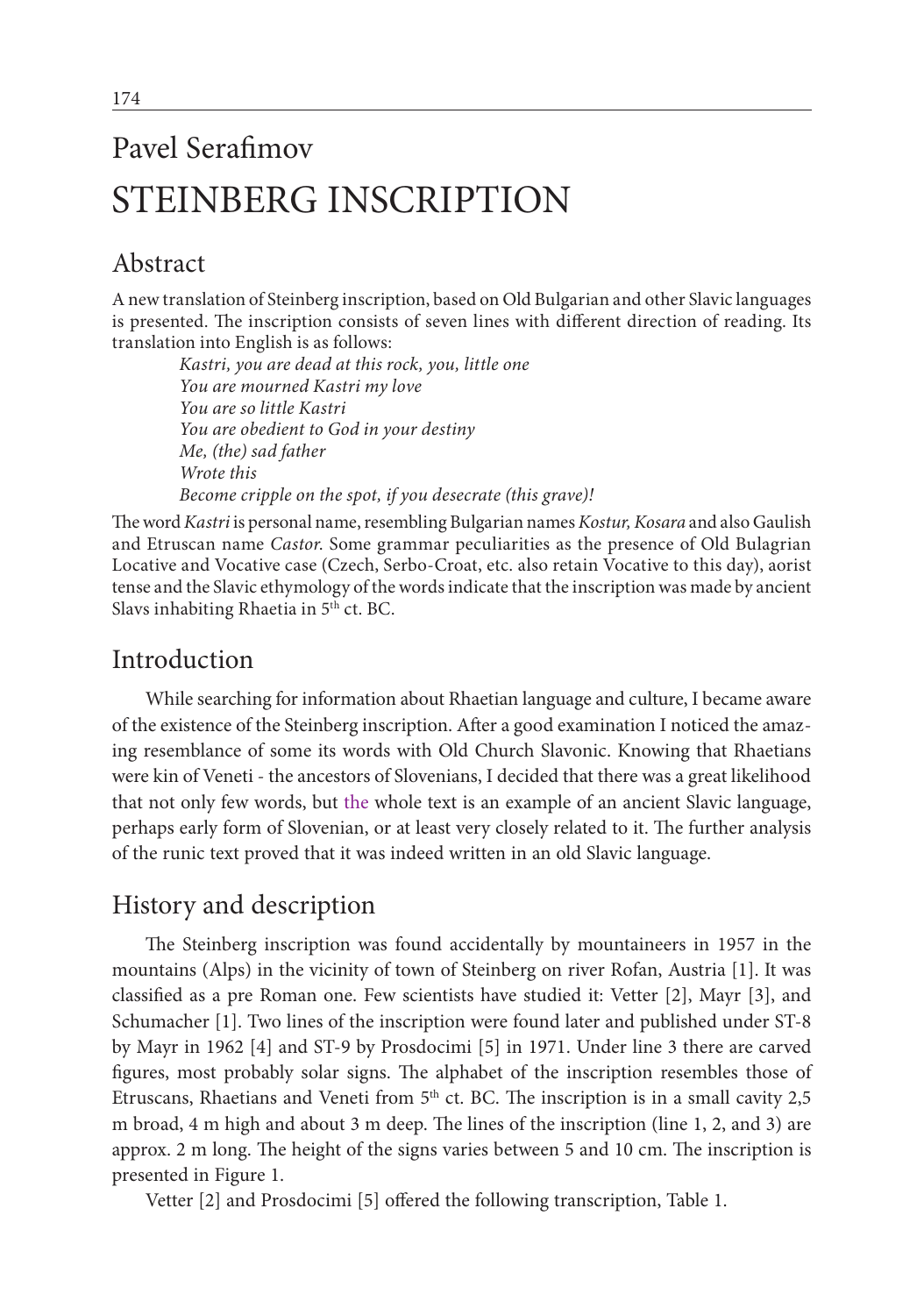

**Figure 1.** *Steinberg inscription***.** *Present author's numeration is encircled and Schumacher's [1], p. 274, numeration in squares.* 

|  |  | Table 1. Transcription of the Steinberg inscription by Vetter [2] and Prosdocimi [5]. |  |  |  |  |  |  |
|--|--|---------------------------------------------------------------------------------------|--|--|--|--|--|--|
|--|--|---------------------------------------------------------------------------------------|--|--|--|--|--|--|

| No.            | Vetter [2]                           | Prosdocimi [5]            |
|----------------|--------------------------------------|---------------------------|
| 1              | KASTRIESITUMNILAPET←                 | KASTRIESIETUNINMLAPET←    |
| $\mathfrak{D}$ | RITALIESIKASTRIMIAPET←               | RITALIESIKASTRIMIAPET←    |
| 3              | ESIMNESIKASTRIMLAUPE←                | ESIMNESIKASTRINIAUP[E ?]< |
| $\overline{4}$ | USIPE $\chi$ ATIV.MIAPE $\leftarrow$ | ATIPEXATIX.NLAPE←         |
| 5              | ESI.ELVAŚ.AVEKER.AKVE←               |                           |
| 6              | →SAKAT.ESTA.Ś.ATEФAKATE              |                           |
|                | KISE or KUSE $\leftarrow$            |                           |

Joppich [6], pp. 222-223, offered the following transcription of lines Nr. 8 and Nr. 9:

Nr 8: →ISAE. KI

Nr. 9: →LITIAUPI

Schumacher [1], p. 233, mentions that Prosdocimi considers the reading of Joppich impossible and suggests that it should be  $\rightarrow$  NLAUP[E]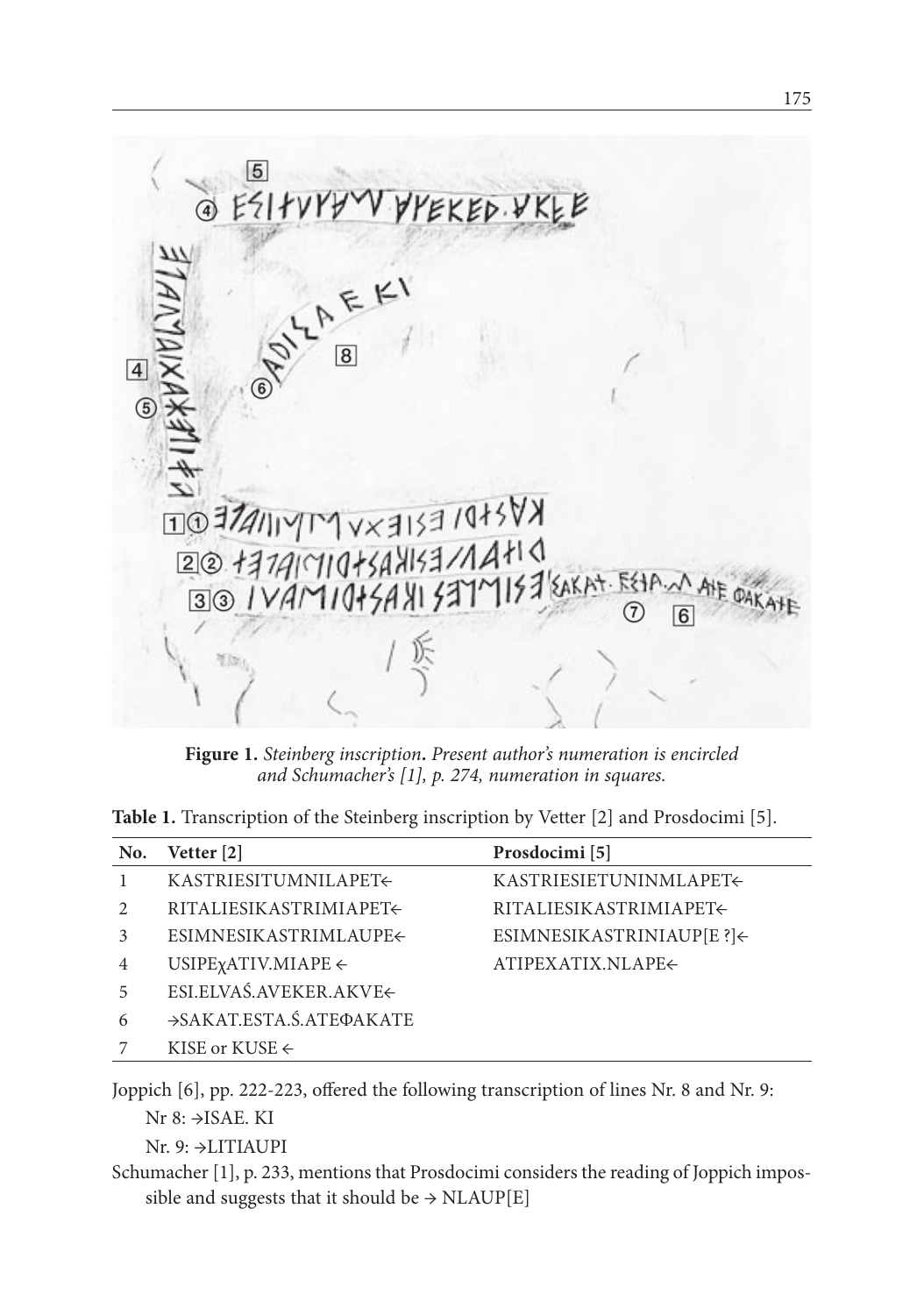Nr. 9 of Joppich seems to be only a part of Nr. 4 of Prosdocimi: ATIPEXATIX.*NLAPE*

Mayr [4], p. 287, offered for line Nr 8 (Nr 6 in present reading) the following transcription: →ACKVER. KI

In the work of Schumacher [1], p. 235, is offered the following partial decipherment: ESI, KASTRI, MLAPET - part of dedicatory formula MLAPET – verbal form KASTRI is considered to be a name of some deity ESI is considered to be a demonstrative pronoun ETUNI, RITALI, MNESI (ESNESI) USIPE are considered to be names of worshipers

#### Decipherment

My numeration of the lines, reading, and translation are different than those of Vetter [2], Joppich [6], and Schumacher [1]. The lines of the inscription form a figure, which is U-shaped and rotated clockwise by 90°, Figure 1. The upper side of it consists of one line, enumerated by me as Nr 4. Its left side (the bottom of U-shape) consists of one line, enumerated by me as Nr 5. The bottom side consists of 4 lines, three one above another, numbered by me consequently as Nr 1, 2, 3, and another 'welded' to line Nr 3, and enumerated as Nr 7; this one has smaller letters. The two connected lines Nr 3 and Nr 7 have different direction of reading. There is another short line between Nr 4 and the group Nr 1, 2, 3, 7, inside the U-shape; this one I have enumerated as Nr 6.

It is easy to notice that there are few letters, which have different form in the different lines. It concerns A in line 1 K*A*STRI and in line 5 *A*ZI, letter K in line 1 *K*ASTRI and in line 3 *K*ASTRI, letter P in line 1 A*P*ET and in line 4 *P*ANU, letter T in line 1 E*T*U and in line 2 APE*T*, letter S in line 1 KA*S*TRI and in line 6 ARI*S*A. There could be few reasons for that peculiarity.

Stone cutting is a very hard job, so it is highly probable that few workers were hired to make the inscription. Some of these people might have come from other regions, which had similar, but not identical alphabet. If the text wasn't given in written form, but only with verbal instructions, the workers had performed the assignment each one in the style known to him (with letters used in his region). That concerns letters A, K and T. Different form of S in KASTRI – line 1 and S in ARISA - line 6 could have other explanation. The second S, in line 6 may represent stronger S, or even the sound SH (as in English word **SH**ARP).

In a similar way one could explain the two different P forms, one in line 1 - LAPE, and the other P in line 4 - in PANU, APEKER. The sign P in line 4 was perhaps aspirative, as in Sanskrit word PHENA - foam.

There is one more peculiarity, the sign resembling Latin letter I with two points on the sides - begin of line 4. It could represent sound as in Slovene word **J**AZ – *I* (and in English word *Y*ARD), or perhaps it had **a** function of a sentence separator. Without examination of more text examples of the same language, we can't reach a definitive conclusion.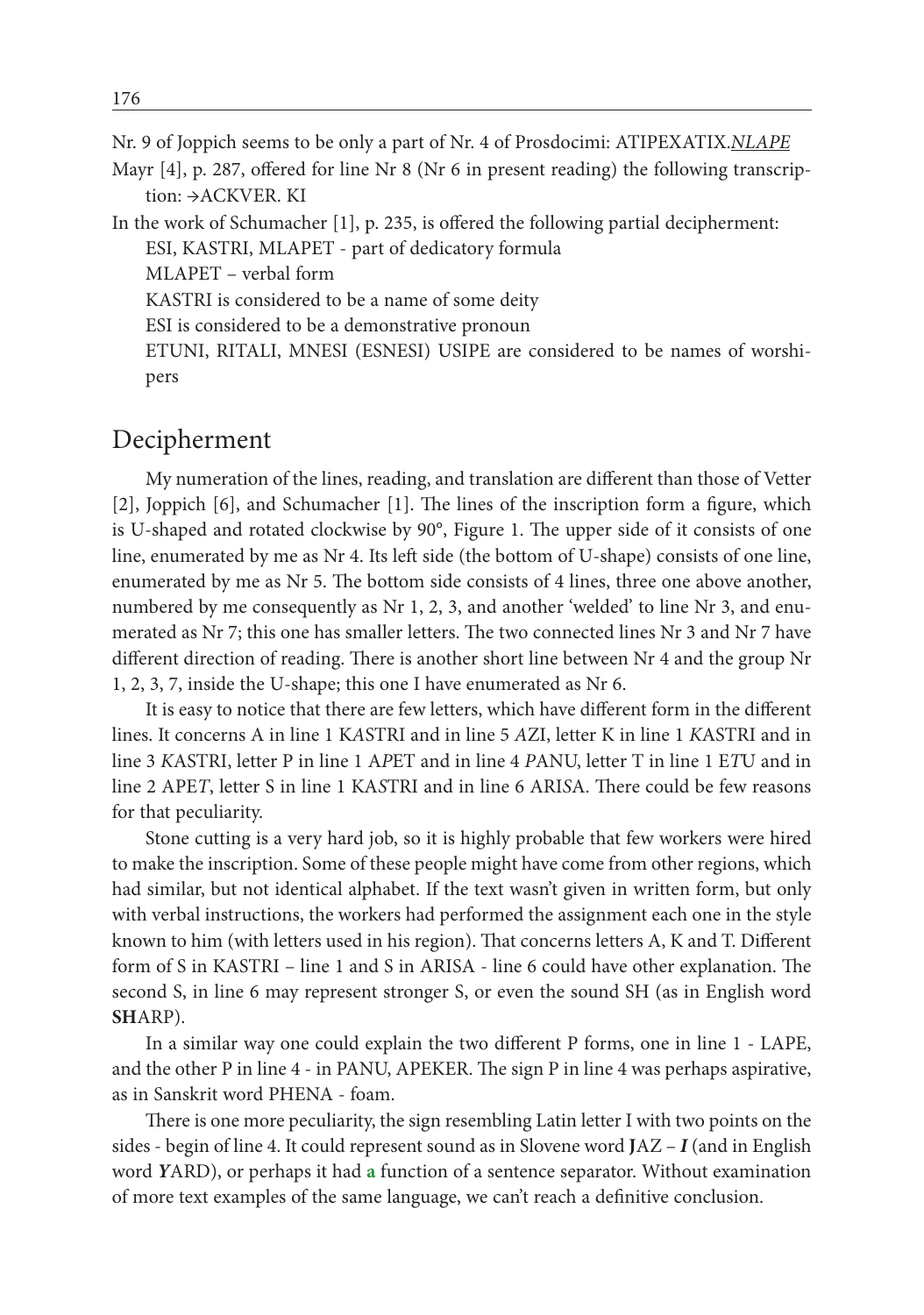Transliteration of the Steinberg inscription is given in Figure 2.

My decipherment follows below. The following abbreviations are used:

Bulg Bulgarian M Bulg Modern Bulgarian O Bulg Old Bulgarian OChS Old Church Slavonic, Rus Russian Sln Slovenian



**Figure 2.** *Transliteration of the Steinberg inscription*

#### **LINE 1:** → KASTRI ESI ETU MNI LAPE

The translation of line 1 is: *Kastri you are (dead) at this stone, you little one.* KASTRI – personal name ESI *'(you) are*' 2 pers.sing. ESI = *you are*-2 pers. singular (OChS) (Czech is JSI, Sln is SI) ETU **'***this'* ETO *this* (OChS), ETU = *this* (Rus), TO (Sln)

MNI *'stone'* KA**MEN** = *stone* (OChS); MAEN = *stone* (Cymraec) but MAEN 'stone' is Slavic loan word in Celtic languages, it comes from the common Slavic KAMEN *'stone'* where the root is KAM with primal meaning *'hard, steady'*; KAM corresponds to Tokharian word KEM 'earth', Avestanic ZAM 'earth', Sanskrit words KSAMA 'earth, base' and ASMAN 'stone'. All these words are related to common Slavic words ZEMLJA 'earth'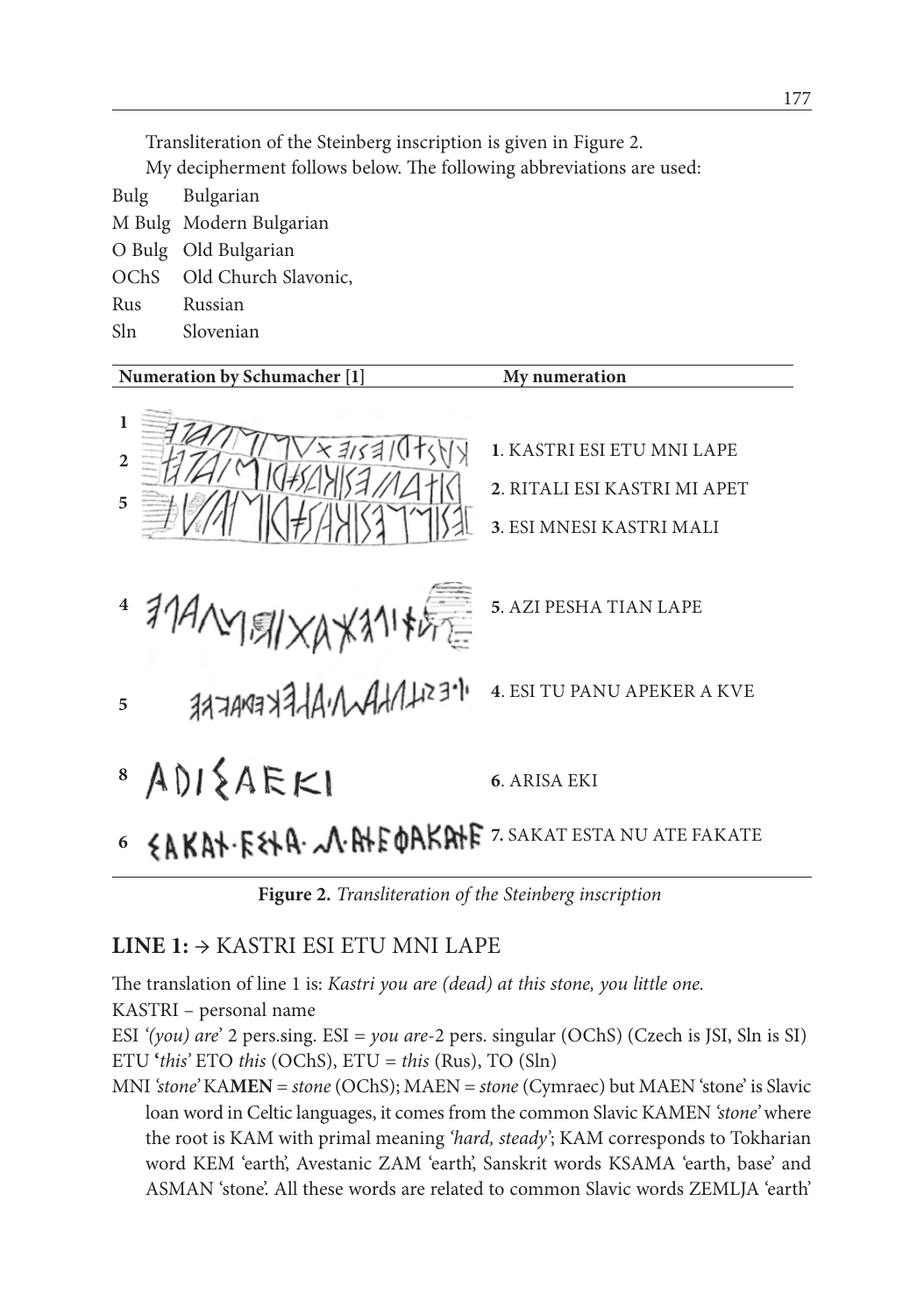and KAMEN 'stone'. MN**I** *'stone'* is here in Locative case: KA**MEN** *'stone'* KA**MNI** *'at the stone'* Locative case of O Bulg. The endings in this case are I and E, cf. [7] p. 26

LAPE *'little one, little child'* LAPE, HLAPE = *little child* (M Bulg) Russian word **HLOP**OK *'young man'* is also related. LAP**E** *'little one'* is in Vocative case: LAP**E**! = *you little one*!(M Bulg) The ending in this case is **E**: Ivan (personal name), Vocative case: Ivan**e** = hey Ivan!

All the words have Sanskrit cognates:

K**ASTRI** is personal name with meaning *'sharp'* ASHRI means sharp in Sanskrit

ESI: ASI *'you are'* 2 pers. Singular in Sanskrit

ETU: **ETA**TH *'this'* + ITA – this – in Sanskrit

MNI: AS**MAN** *'stone'* in Sanskrit

LAPE: A**LAPA** *'little'* in Sanskrit, LAVA '*fragment ,piece, particle'* (Sanskrit)

#### **LINE 2:** → RITALI ESI KASTRI MI APET

Translation: *You are mourned Kastri, my love*

**RITA**LI comes from OChS verb **RIDA**TI *'to cry, to weep, to mourn'*. RITALI is very close to past tense of 1 person plural of the verb RIDATI: RIDALI – RIDALI SME *'we have mourned'* (M Bulg). However, here we have something else: RITALI could be an ancient form of passive voice of verb RIDATI *' to cry, mourn'* So, RITALI may represent *'mourned'*.

ESI = ESI *(you) are*, 2 pers. singular (OChS**)**

KASTRI - personal name

MI = MOI *'my'* (OChS)

APET = OBIČ *'love'* (M Bulg)

Again, all the words have Sanskrit cognates:

RITALI- RUDHATI *'to cry, weep'*

ESI- ASI *'you are'* 2 pers. singular

MI – MAMA '*mine, my'*

APET – ABASHTA *'wished'*

#### **LINE 3**: → ESI MNESI KASTRI MALI

Translation: *You are so small Kastri* ESI = ESI *'you are'* 2 pers.sing. (OChS) MNESI = MNOZI**,** MNOGO *'a lot, much'* (OChS) KASTRI - personal name MALI = MAL *'small, little, juvenile'* (OChS), MALI *'the small one'* (Slovenian) Sanskrit cognates: ESI = ASI *'you are',* 2 pers. sing. MNESI = MAHA *'much, great'* MALI = MRDU *'gentle, soft'*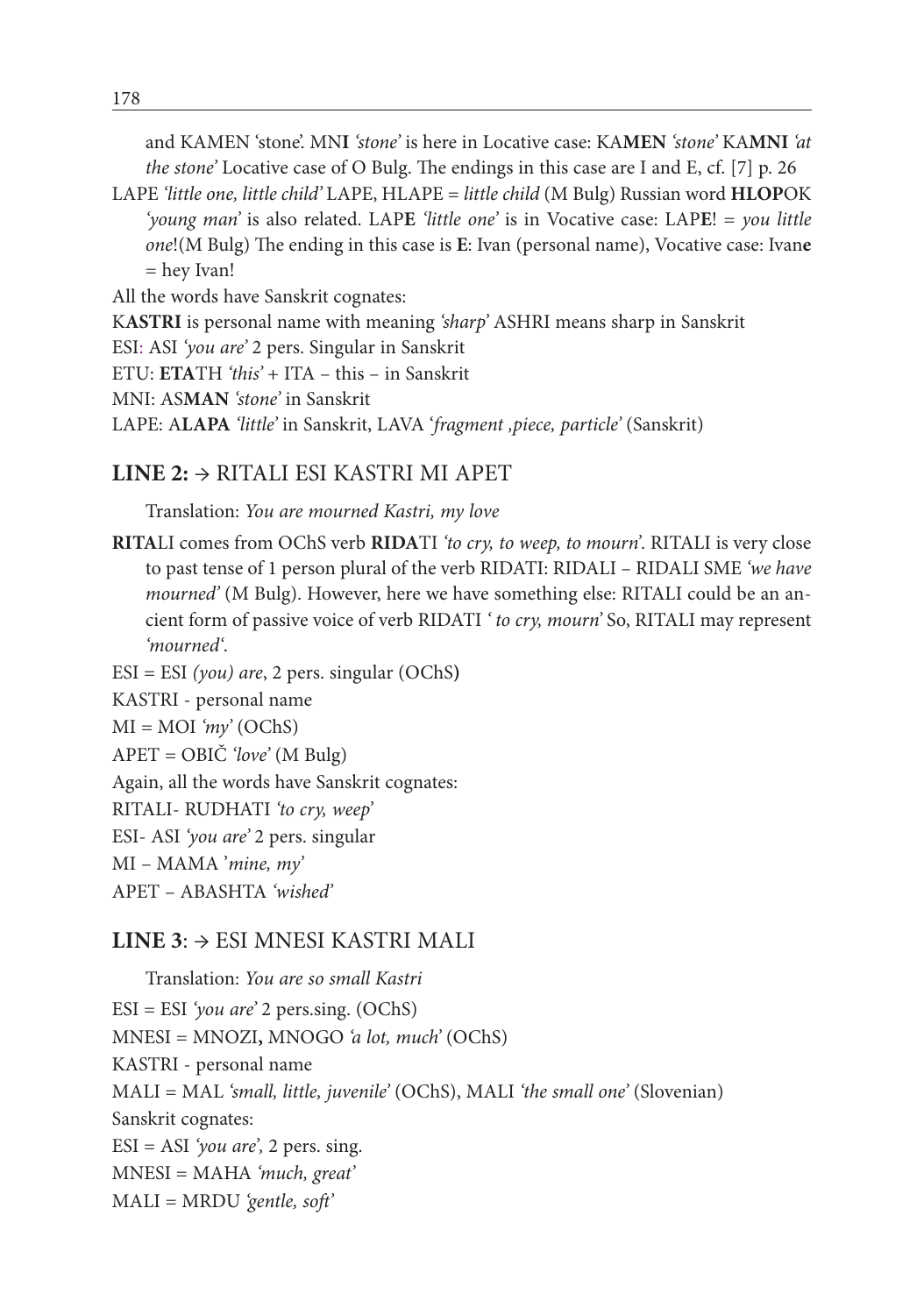#### **LINE 4:** → ESI TU PANU APEKER A KVE

Translation: *You are obedient to the Lord in your destiny*

ESI = ESI *'you are'* 2 pers. sing (OChS) TU = TǍI *you*(OChS) - TǍI ESI = *you are* (OChS) (**Ǎ** read as in English word **EA**RTH) PANU = PAN *'sir, master'* (Polish, Czech, Slovak) + BAN – master (O Bulg). PAN**U** is in Dative case, the ending is **U**: PAN – Lord, master, PAN**U** – to the Lord, master [7] p. 25. APEKER = **POKOR**EN *'obedient'* (O Bulg), **POK**OI *'peace'* (OChS)  $A = U'$ *in'* (O Bulg) KVE = KOBA *'destiny'*, O**KOP** *'ditch, grave'* (O Bulg). KV**E** is in Locative case; the ending is **E** [7] p. 25, KOBA – destiny, KOB**E** – in the destiny. Sanskrit cognates: ESI = ASI *'you are'* 2 pers. sing.  $TU = TU'$ *you* PANU = PANAYATE *'to praise, to respect'*, BANA *'light'* U**PAN**YA **-** *master* APEKER = PASHA *'tie, band'* A =UPA *'near '* KVE = KUPAA *'ditch'*

#### **LINE 5:** → AZI PESHA TIAN LAPE

Translation: *Me* (*the) sad father, you little one*

AZI = JAZ *'I, me'* (Slovenian) **+** AZ *'I, me'* (Bulg)

PESHA = BASHTA *'father'* (Bulg) **+** PESHTI SJA *'to care'* (O Bulg). Other related words are O**PEK**A '*care*' O**PEK**UN '*care taker*' PO**PECH**ITEL '*care taker*'. (PÉČE is Czech *caregiving*)

TIAN = TǍZEN *'sad'* (Bulg)(**Ǎ** read as in English word **EA**RTH)

LAPE = LAPE *'little one'* (Bulg) (here again in Vocative case)

Sanskrit cognates:

 $AZI = AH - T'$ 

PESHA = BAHUSHTA *'eldest, strongest, greatest'*, POSYA **– '***to be taken care'*

TIAN = DUKHIN *'sorrowful'*

LAPE = ALAPA *'little'*

#### **LINE 6:**  $\rightarrow$  ARISA EKI

Translation: *Wrote here (this)* ARISA = REZA *'he carved'*, RISUVA *'he drew'* (Bulg) EKI = ETO *'here'* (Bulg) Sanskrit cognates: ARISA = REKHATI *'to draw'*, REKHA *'line, notch, mark'* EKI = IHA *'here'*, ETATH *'this'*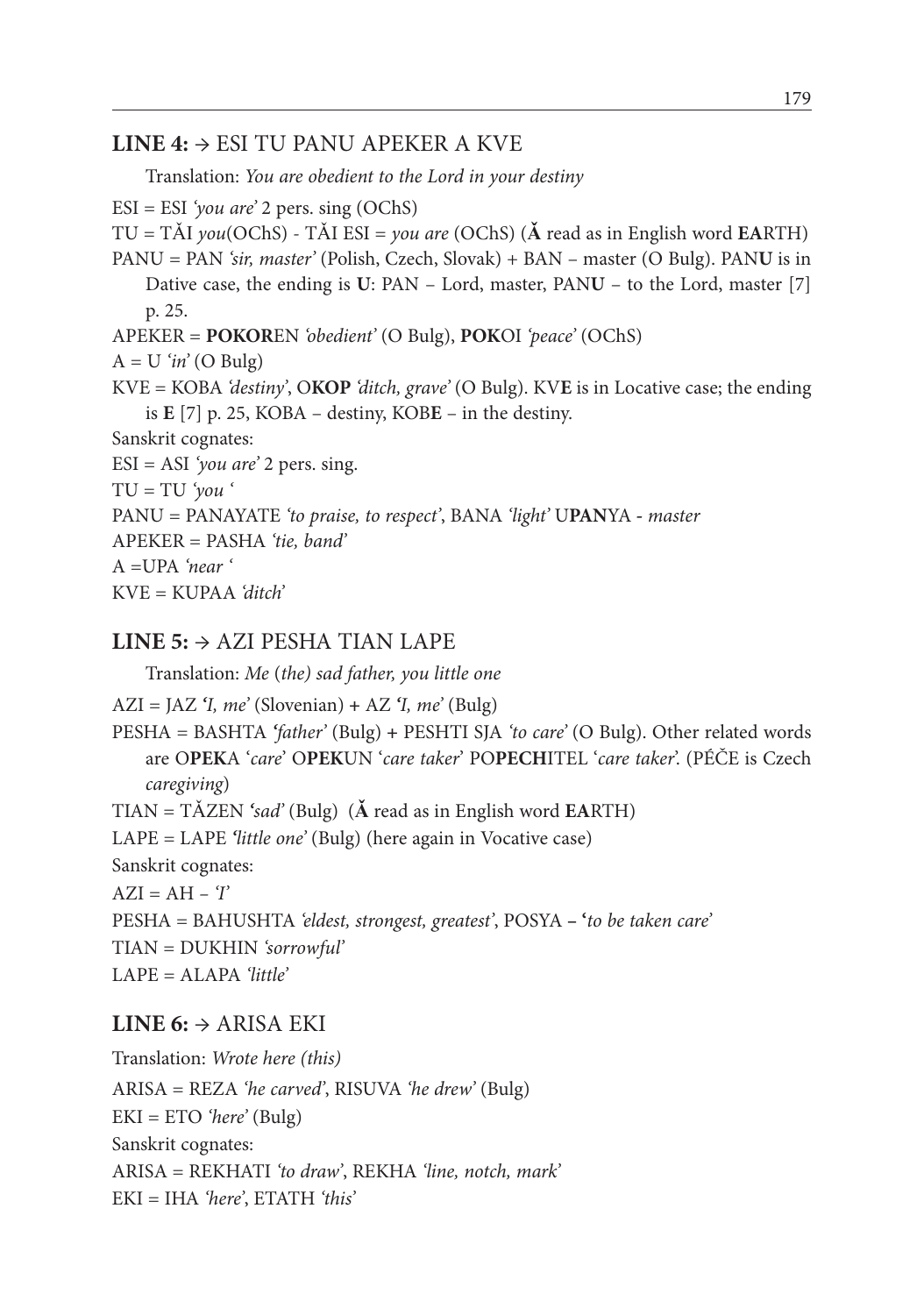#### **LINE 7:** → SAKAT ESTA NU ATE FACATE

Translation: *Become cripple on the spot, if you desecrate (this grave)*

 $SAKAT = SAKAT 'cripple' (Bulg)$ 

ESTA = ESTA *(you two) are* (OChS)

NU = **NU**NE *'now'* (OChS)

ATE = AŽE *'if'* (OChS)

FACATE = FASHKATE *'you defecate, make dirty'* + FǍSHKIA *'excrement'* (Bulg)

Sanskrit cognates:

SAKAT – SIKHIRA *'sharp'* (Bulg word SAKAT *'cripple'* is connected with Thracian word SKAEVUS *' left'* and SKAPSIS *'axe'.* The primal meaning of left is: *weak, cripple, disabled – with cut limb*, Sanskrit word SIKHIRA *'sharp'* corresponds to Bulg. SEKIRA *'axe'* and the verb SEKA *'hew, cut'*)

ESTA = STHA *' you are'*, 2 pers. plural + STA – 2 pers. plural, Imperative [ 8] p.240 NU = NANUN *'now'*

ATE = YATH *' if '*

FAKATE = VIS, VISTHA *'excrement'*

The complete translation of Steinberg inscriptions is as follows:

1) KASTRI YOU ARE (dead) HERE AT THIS ROCK, YOU LITTLE ONE

- 2) YOU ARE MOURNED KASTRI, MY LOVE
- 3) YOU ARE SO LITTLE KASTRI
- 4) YOU ARE OBEDIENT TO GOD IN YOUR DESTENY
- 5) ME (the) SAD FATHER, YOU LITTLE ONE
- 6) WROTE THIS
- 7) BECOME CRIPPLE ON THE SPOT IF YOU DESECRATE

## Conclusion

Steinberg inscription is a funerary stele of a small child. The language of inscription belongs to ancient Slavic nation, inhabiting Old Rhaetia. Vocabulary and grammar are prove of this, some words are same today: LAPE; MALI; SAKAT. The cases Vocative, Dative, Locative are clearly present, and the case endings correspond to those of Old Church Slavonic. This inscription is one more confirmation that Slavic people were ancient inhabitants not only of Eastern, but also of Central Europe.

The name Rhaetia (where the inscription was found) is of clear Slavic origin. Rhaetia is mountain land and Slavic word RID means exactly the same: *high place, high rock*. The current theories define the name Rhaetia as coming from the Gaulish word ARDOS *'high'* but a lot of the Gaulish people were Slavs, the burial types, title of nobles, vocabulary, and names of gods show clear connection with ancient Slavs. A very good prove that Gauls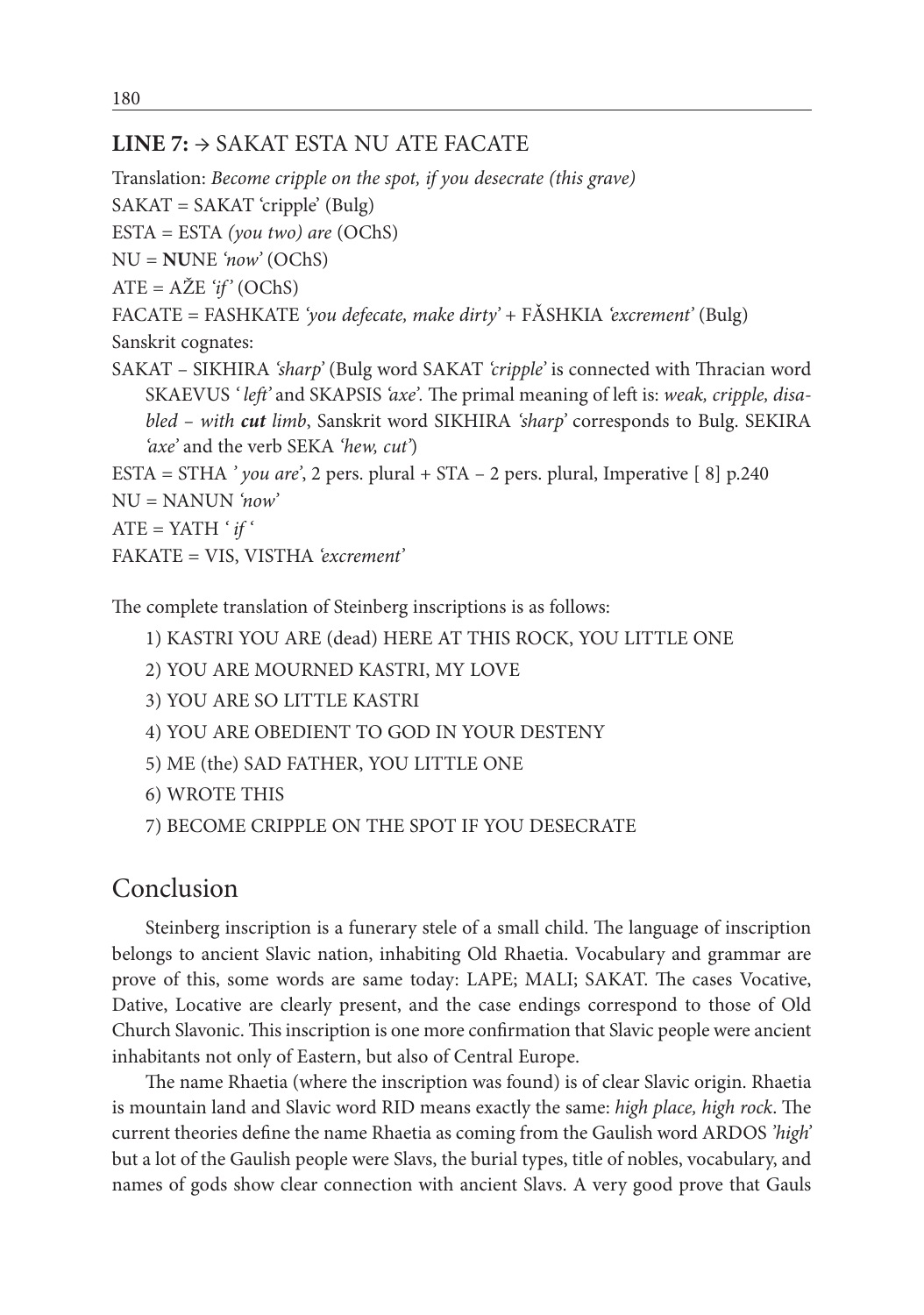were Slavic people was also provided by A. Ambrozic who showed in his books "Adieu to Britany" [9] and **"**Journey back to Garumna" [10] that hundreds of supposedly Gaulish toponyms and hydronyms have Slavic etymology.

The simplest explanation is by the "Ockham razor" the right one: the Rhaetians, kin of Veneti and Etruscans were Slavic people, who lived in Central Europe from deep antiquity. The affinity of the language of the inscription with Sanskrit [11] is one more prove of that. The ancient Slavs, inhabiting the Alpine region left many traces: artefacts, burials, inscriptions, and place names, which form a solid testimony for the early Slavic presence in these lands.

## Acknowledgement

I express my thankfulness to Mr. G. Tomezzoli from Munich, whom I contacted during my search about the Rhaetian language and culture, and who very kindly provided me not only with samples of Rhaetian script, but also with materials about the Steinberg inscription.

I express also my thankfulness to Prof. Dr. Anton Perdih for his help, patience and excellent advices, without which that work would never reach good quality.

#### References

- 1. S Schumacher, *Die Rhaetischen Inschriften- Geschichte und Heutiger Stand der Forschung*, Verlag des Instituts für Sprachwissenschaft der Universität Innsbruck, 1992, p. 239
- 2. E Vetter, Die vorrömischen Felsinschriften von Steinbeg in Nordtirol, *Anzeiger der phil. hist. Klasse der Österreichischen Akademie der Wissenschaften*, *Wien*, **1957**, *24*, 383-398
- 3. K M Mayr *Die rätische Felsinschriften von Steinberg in Nordtirol, Ein beitrag zu Ihrer Deutung*, Der Schlern, **1960**, *34*, 309-312
- 4. K M Mayr, *Eine neue Steinberg-Inschrift*, in Der Schlern, **1962**, *36*, 287
- 5. A L Prosdocimi, Note di epigrafica retica, in: *Studien zur Namenkunde und Sprachgeographie*. Festschrift für Karl Finsterwalder, Innsbrucker Beiträge zur Kulturwissenschaft, Bd. 16, eds. W Meid, H M Ölberg, H Schmeja, Innsbruck, 1971, 15-46
- 6. J Joppich, Tonabdruck und Korrektur zur Lesung der Felsinschriften nach Emil Vetter, bei: A L Prosdocimi, Note di epigrafica retica, in *Studien zur Namenkunde und Sprachgeographie.* Festschrift fur Karl Finsterwalder, Innsbucker Beitrage zur Kulturwissenschaft Bd. 16, eds. W Meid, H M Ölberg, H Schmeja, Innsbruck, **1971**, *15-16*, 41-44.
- 7. Д Иванова-Мирчева, А Давидов, *Малък Речник на Старобългарския Език,* СЛОВО, Велико Търново, 2001 (D Ivanova Mircheva, A Davidov, *Malak Rechnik na Starobulgarskija Ezik*, SLOVO, Veliko Tarnovo, 2001)
- 8. W D Whitney, *Sanskrit Grammar*, Low price publishments, Delhi, 2003
- 9. A Ambrozic, *Adieu to Brittany*. Cythera Press, Toronto 1999.
- 10. A Ambrozic, *Journey back to Garumna*, Cythera Press, Toronto 2000.
- 11. V G Apte, *Sanskrit-English dictionary*, Hippocrene Books, New York, 1996